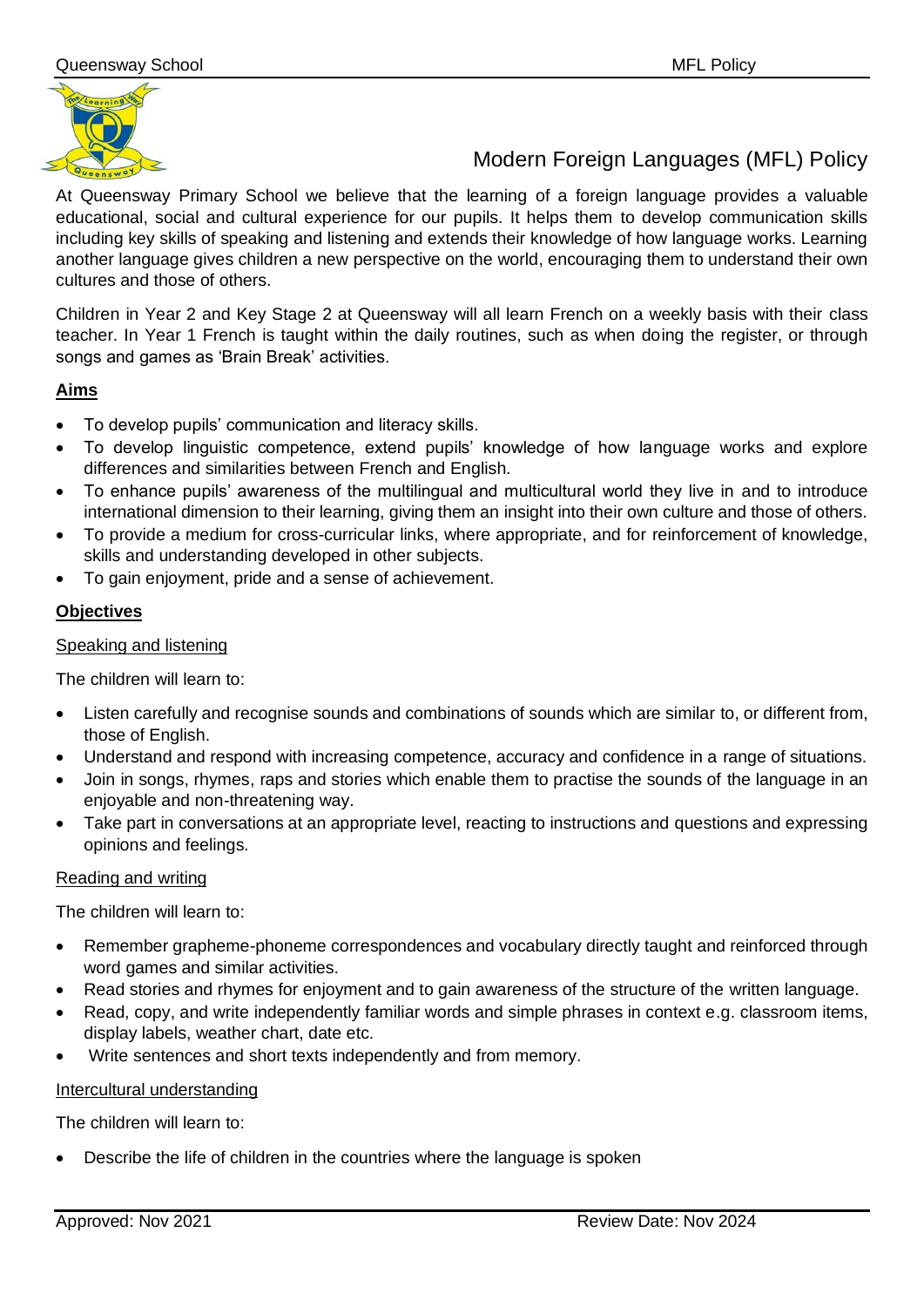- Identify similarities and differences in everyday life, social conventions, traditional stories and celebrations.
- Recognise how symbols, products, and objects can represent the culture of a country, and how aspects of the culture of different countries become incorporated in the daily life of others.
- Recognise and mistrust stereotypes, and understand and respect cultural diversity.

## **Teaching and Learning styles**

At Queensway Primary School we integrate language learning into everyday school life, with teachers, teaching assistants and children using and experimenting with their knowledge of different languages whenever the opportunity arises. We foster a problem solving approach, giving children opportunities to work out language use for themselves in a supportive context where risk-taking and creativity are encouraged, and there is an emphasis on having fun with the language. ICT is used where appropriate to enhance teaching and learning.

There are four main contexts in which language teaching and learning takes place.

#### 1. Language lessons

Children are taught specific skills, concepts and vocabulary in weekly dedicated lessons. The content of these lessons is reinforced by the class teacher during the week. Parents are given a Knowledge Organiser at the start of every term with the key vocabulary and grammar that the children will be learning in French.

### 2. Languages embedded into other lessons

Where appropriate, teachers give children opportunities to practice their foreign language in the context of lessons in other subject areas. For instance, some instructions may be given in another language in PE; or children may count in another language whilst carrying out a numeracy activity. This acts to reinforce the vocabulary and structures they have learned.

### 3. 'Incidental' language

Languages are part of the day to day life of the school. For example, teachers use the foreign language to give simple classroom instructions ('come in quietly'; 'listen'; 'look') to ask questions ('what's todays date?') and to take the register, give children permission to leave the room. Children are encouraged to respond using the language they have learned, and sometimes teachers and pupils develop new language skills together, where the teachers act as role models in the learning process.

This integrated approach is a strong model for teaching and learning, giving children opportunities to use and develop their language for communicating in stress-free, real life contexts.

### 4. Themed Days

At Queensway we organise French Day which enables us to raise the profile of the language and engage parents in children's learning. It is also an opportunity for children to use their language skills in different contexts and to learn more about French culture.

### **Differentiation and inclusion**

Language learning activities are planned in such a way as to encourage the full and active participation of all pupils. Work is differentiated as appropriate to the needs of individual children. Appropriate learning opportunities are offered and support given, taking into account the targets identified on Pupil Profiles.

### **Assessment**

Children will be assessed informally during the lessons, evaluating progress against the four national Attainment Targets of: